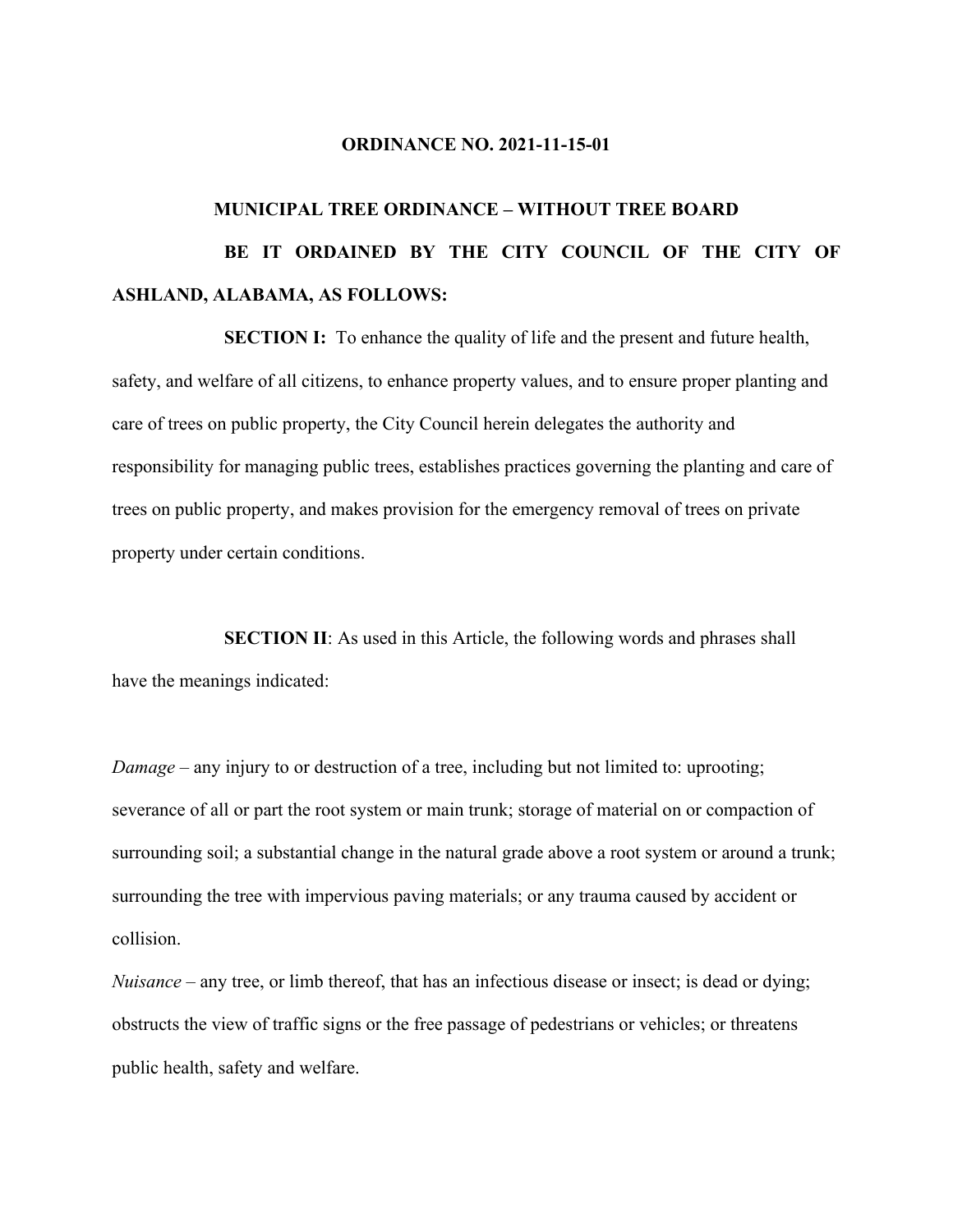*Parkway* – the area along a public street between the curb and the sidewalk; or if there is no curb or sidewalk, the unpaved portion of the area between the street right-of-way line and the paved portion of the street or alley.

*Public property* – all grounds and rights-of-way (ROWs) owned or maintained by the City. *Public tree* – any tree or woody vegetation on city-owned or city-maintained property or rightsof-way.

*Top or Topping* – the non-standard practice of cutting back of limbs to stubs within a tree's crown to such a degree as to remove the normal canopy and disfigure the tree.

#### **SECTION III**:

- (a) *Delegation of authority and responsibility.* The Director of the Parks and Recreation Department and/or his designee, hereinafter referred to as the "Director", shall have full authority and responsibility to plant, prune, maintain and remove trees and woody plants growing in or upon all municipal streets, rights-of-ways, city parks, and other public property. This shall include the removal of trees that may threaten electrical, telephone, gas, or any municipal water or sewer line, or any tree that is affected by fungus, insect, or other pest disease.
- (b) *Coordination among city departments.* All city departments will coordinate as necessary with the Director and will provide services as required to ensure compliance with this Ordinance as it relates to streets, alleys, rights-of-way, drainage, easements and other public properties not under direct jurisdiction of the Director.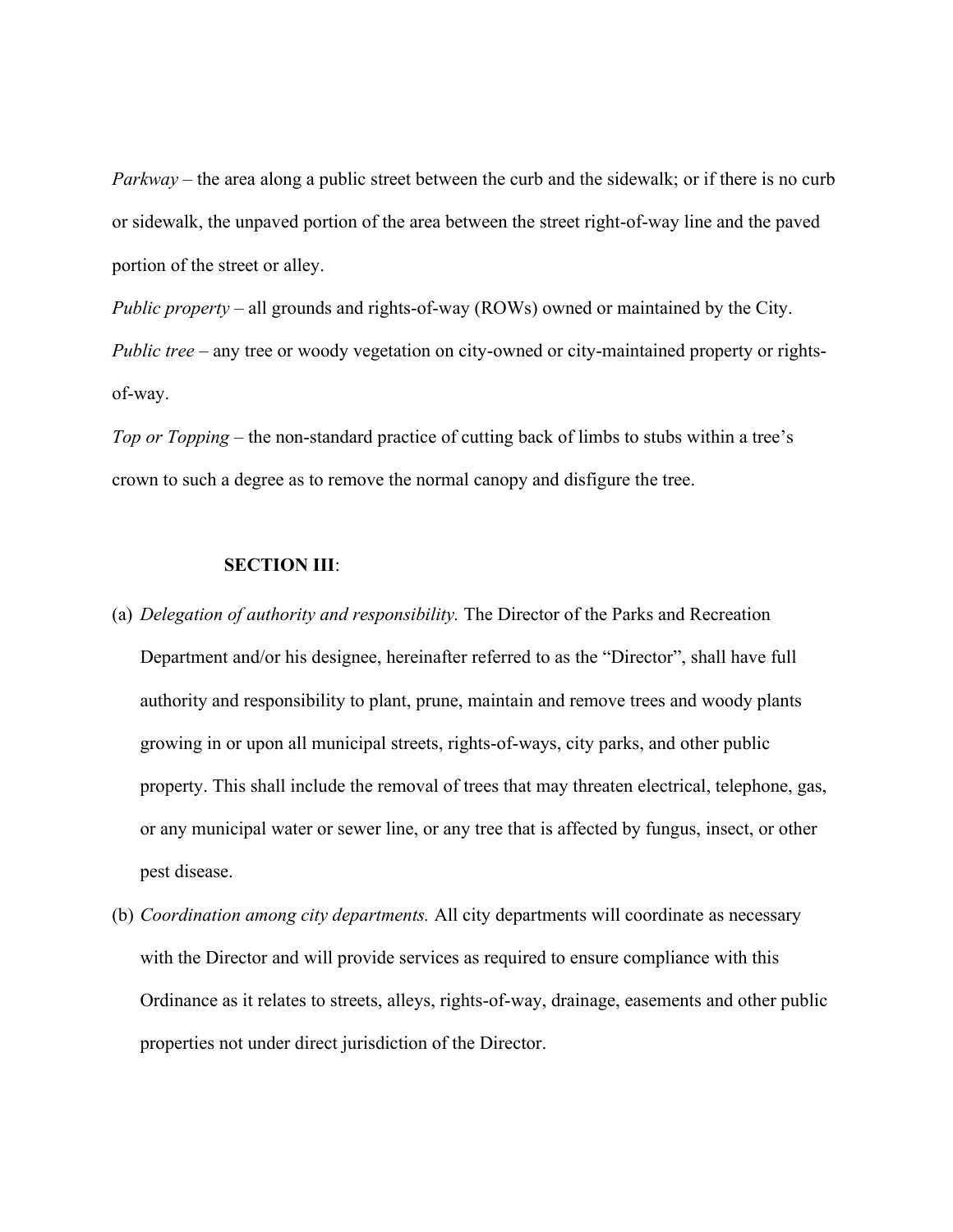(c) *Interference.* No person shall hinder, prevent, delay, or interfere with the Director or his agents while engaged in carrying out the execution or enforcement of this Ordinance.

#### **SECTION IV: Tree planting and care standards.**

- (a) *Standards.* All planting and maintenance of public trees shall conform to the American National Standards Institute (ANSI) A-300 "Standards for Tree Care Operations" and shall follow all tree care Best Management Practices (BMPs) published by the International Society of Arboriculture.
- (b) *Requirements of franchise utility companies.* The maintenance of public trees for utility clearance shall conform to all applicable utility industry standards.
- (c) *Tree species list.* The Director shall develop and maintain an official list of desirable tree species for planting on public property in two size classes: Ornamental (20 feet or less in height at maturity) and Shade (greater than 20 feet at maturity). Only trees from this approved list may be planted without written approval from the Director.
- (d) *Planting distances.* The Director shall develop and maintain an official set of spacing requirements for the planting of trees on public property. No tree may be planted within the visibility triangle of a street intersection or within ten (10) feet of a fire hydrant.
- (e) *Planting trees under electric utility lines.* Only trees listed as Ornamental trees on the official city tree species list may be planted under or within fifteen (15) lateral feet of any overhead utility wire.
- (f) *Protection of public trees during construction.* Any person, firm, corporation, or city department performing construction near any public tree must employ appropriate measures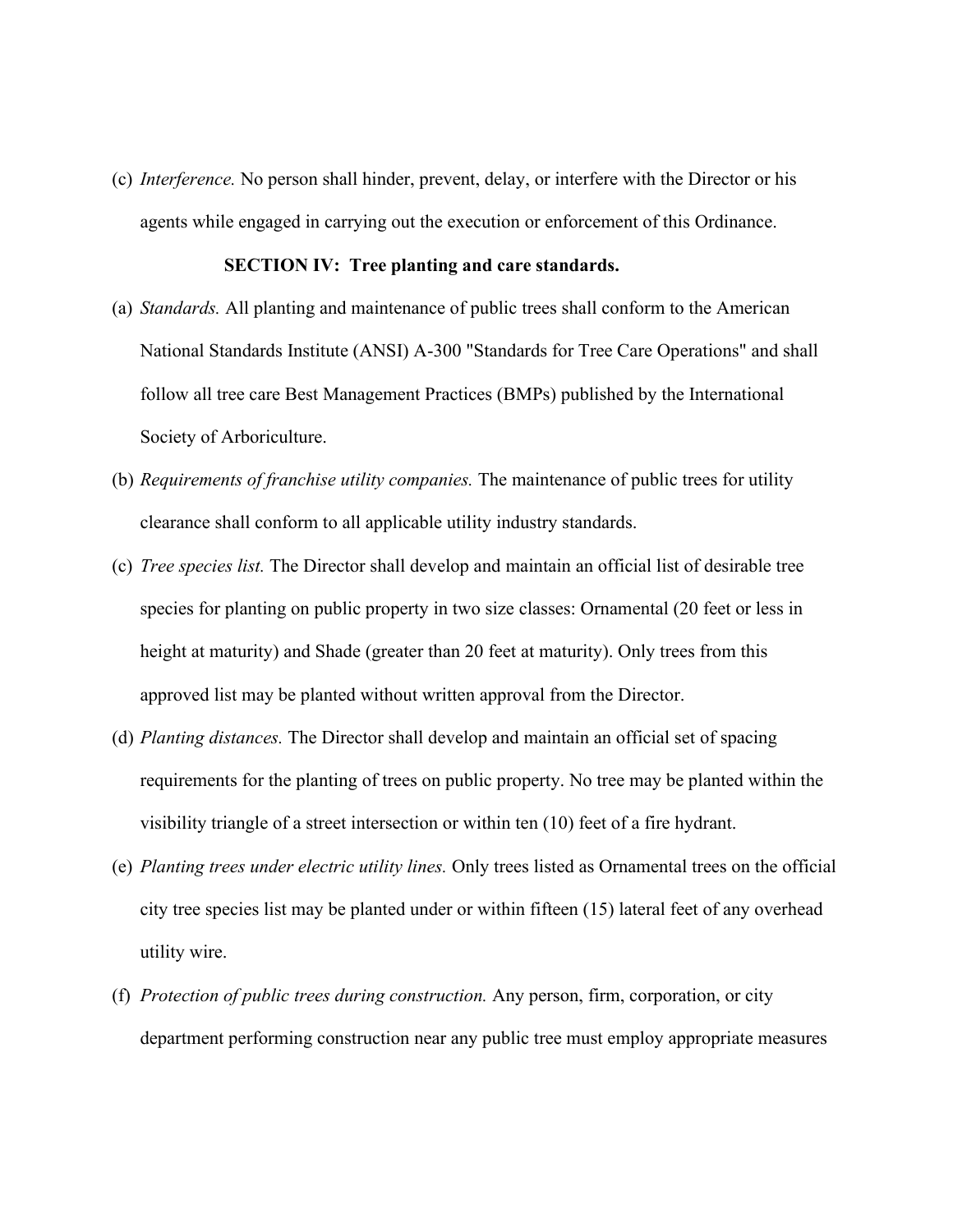to protect the tree, including, but not limited to, placing barriers around the tree to prevent damage.

#### **SECTION V: Prohibition against harming public trees.**

- (a) It shall be unlawful for any person, firm or corporation to damage, remove, or cause the damage or removal of a tree on public property without written permission from the Director.
- (b) It shall be unlawful for any person, firm or corporation to attach any cable, wire or signs or any other object to any street, park, or public tree.
- (c) It shall be unlawful for any person, firm or corporation to "top" any public tree. Trees severely damaged by storms or other causes, where best pruning practices are impractical may be exempted from this provision at the determination of the Director.

#### **SECTION VI: Adjacent owner responsibility.**

- (a) The owner of land adjacent to any city street or highway, when acting within the provisions of this Ordinance, may plant and maintain trees in the adjacent parkway area. Property owners are responsible for the reasonable and routine maintenance of trees and other landscaping in the adjacent parkway area.
- (b) No property owner shall allow a tree, or other plant growing on his or her property or within the adjacent parkway to obstruct or interfere with pedestrians or the view of drivers, thereby creating a hazard. If an obstruction persists, the Director shall notify the property owner to prune or remove the tree or plant. If the owner fails to comply with the notice, the City may undertake the necessary work and charge the cost to the property owner.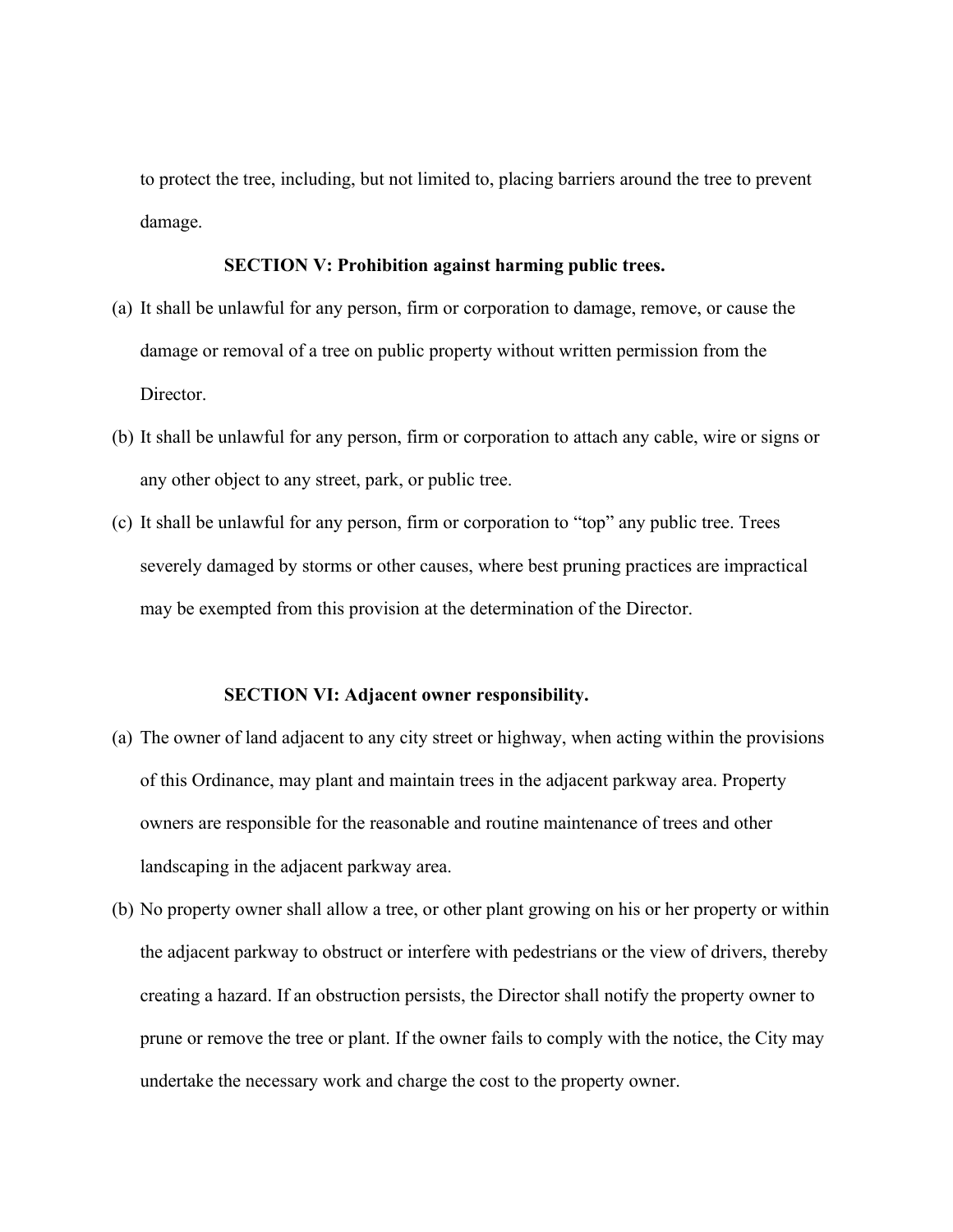#### **SECTION VII: Certain trees declared a nuisance.**

- (a) Any tree, or limb thereof, on private property determined by the Director to have contracted a lethal, communicable disease or insect; to be dead or dying; to obstruct the view of traffic signs or the free passage of pedestrians or vehicles; or that threatens public health, safety, and welfare is declared a nuisance and the City may require its treatment or removal.
- (b) Private property owners have the duty, at their own expense, to remove or treat nuisance trees on their property. The City may remove such trees at the owner's expense if the owner does not comply with treatment and/or removal as specified by the Director within the written notification period.

#### **SECTION VIII: Violations and penalty.**

Any person, firm or corporation violating any provision of this Ordinance shall be deemed guilty of a misdemeanor and shall be subject to a fine not to exceed five hundred dollars (\$500.00) for each offense.

#### **SECTION IX: Appeals.**

All appeals to a violation shall be heard by City Council.

**ADOPTED and APPROVED** this the day of . 2021.

### **ATTEST: CITY OF ASHLAND, ALABAMA**

by:  $\Box$ 

 **CHELSEY WYNN LARRY J. FETNER**